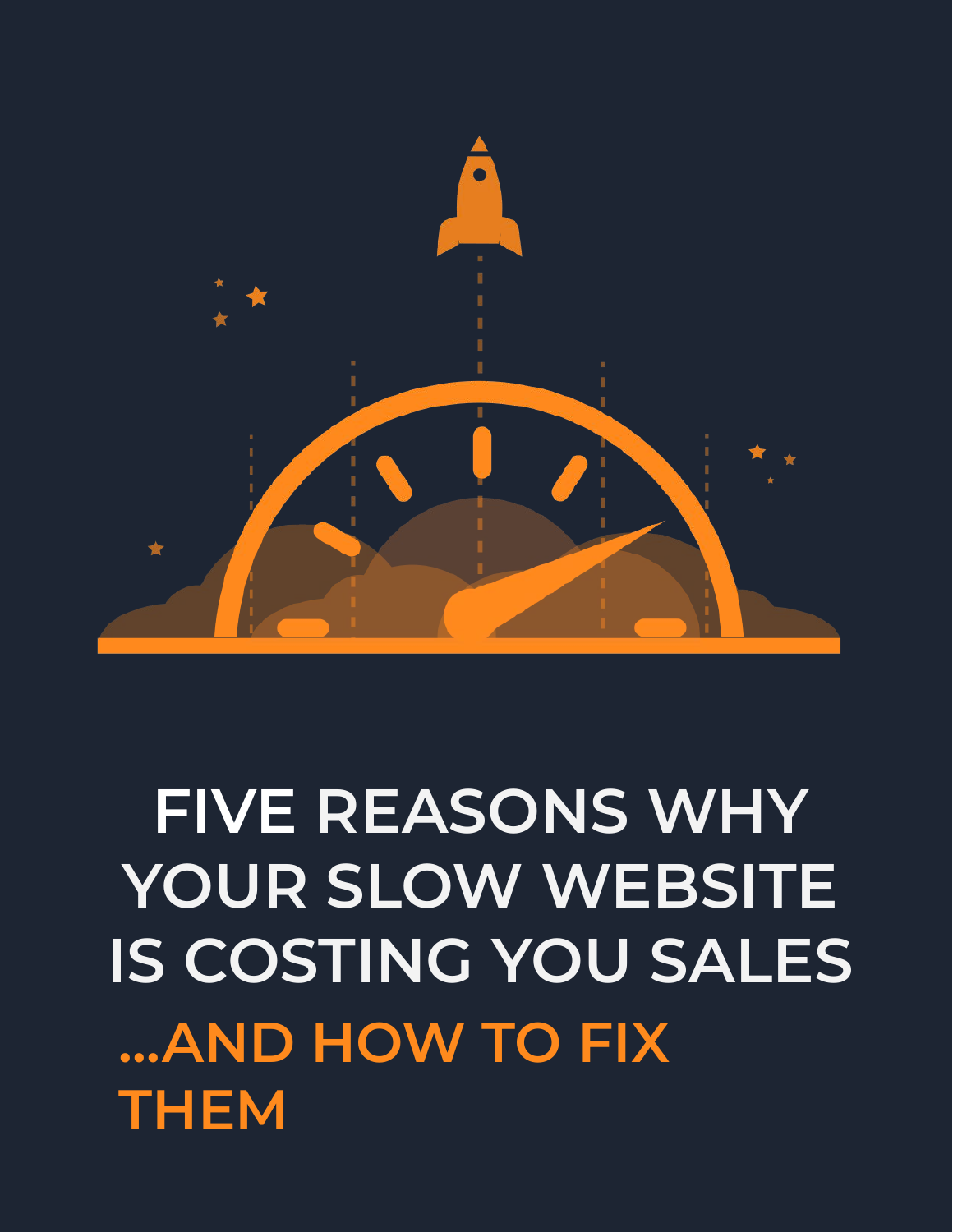#### **Speed Kills**

40% of people abandon a website that takes more than 3 seconds to load

How fast is your website? If it takes longer than 3 seconds to load, you're potentially losing customers.

We live in a modern world, where Internet users are used to accessing the information that they are looking for fast. Visitors to your website are more impatient now than they have ever been in the past.

Given that you often only have 5-7 seconds to actually capture the attention of a visitor to your website, you need to make sure that they're not spending this time waiting for it to actually display on their screens.

What does a slow website mean in practice?

A slow website costs you sales. It doesn't matter if you sell a product or service directly on your website or if you just have an informational site, a website that loads slowly will cause users to click "Back" in the browser and to visit a competitor's website.

Google introduced changes to their search engine algorithms (the processes that they use to rank websites like yours in the search engines). As of 2018, websites that load quickly gain a boost in their search engine rankings.

You may have had customers complain to you in the past that your website was slow. Perhaps they struggled to load content or if you have an E-Commerce website, their experience at your checkout caused them some issues.

The speed of your website is a trust factor for your visitors and potential customers. If your website is taking 10 - 20 seconds to load, the visitor is going to wonder if you're actually serious about your business. Think about how you use the Internet, would you trust a website that takes that long to load?

We've put together five common reasons that your website is loading slowly in this free guide and what you can do to improve things today. All of these recommendations can be actioned by you or a member of your team, leaving your website loading faster in just a matter of hours.

Don't let a slow website kill your business. Take the time to ensure your website loads quickly for all of your visitors and provide a great experience to them. A faster website will lead to more inquiries and more revenue for your business.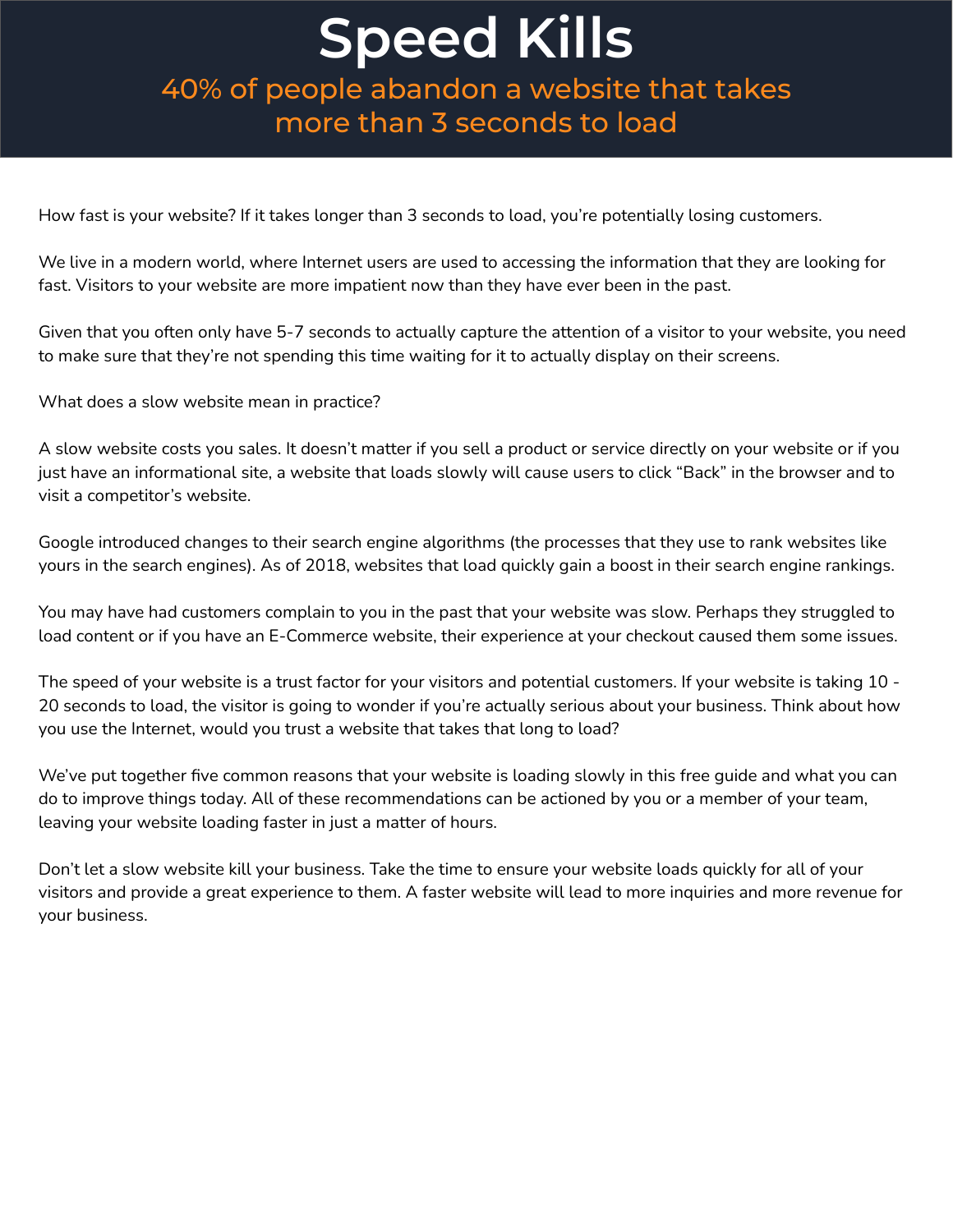## **Page Size**<br>Are your web pages overloaded?

Your website is made from a series of scripts, code, files and images. The more of these elements that are on each page, the longer it will take for a visitor's web browser to fetch and render your website on their screen.

The average size of a webpage on the Internet today is about 2.5Mb, mainly due to the number of elements that are used on pages that are not properly optimized. In today's modern world you ideally want to keep the total size of your pages below 1Mb, whenever possible. This allows your website pages to load quickly for the vast majority of your users.



**Example speed test results from the website of the author - Salman Rushdie**

As we can see in the example above the Page Size is 3.5Mb, which is quite large for the modern Internet. We can also see that there are 138 requests on the page - which refers to all of the scripts, code, files and image elements. The total loading time of 6.29 seconds means that visitors to the website may not have the experience they crave, as they're left waiting for the content to load and be visible.

**TIP:** Run a speed test for your website using Pingdom Tools - [https://tools.pingdom.com.](https://tools.pingdom.com/) Enter your website URL into the box on the page and pick the server from the drop-down menu that is closest to your location.

Pay particular attention to the Load Time, Page Size and Requests. If the Load Time is longer than 3 seconds, the Page Size is larger than 1Mb or the number of Requests is higher than 100 - then your website needs optimizing.

It's more than likely that your website will be failing in at least one of these three areas, and that's okay. The most common loading speeds of websites in the UK in 2018 (according to Google) were 6 seconds across many different industries.

You can be better than this average. For now, take the results that you've got above and keep these as a benchmark for testing after you've made further changes.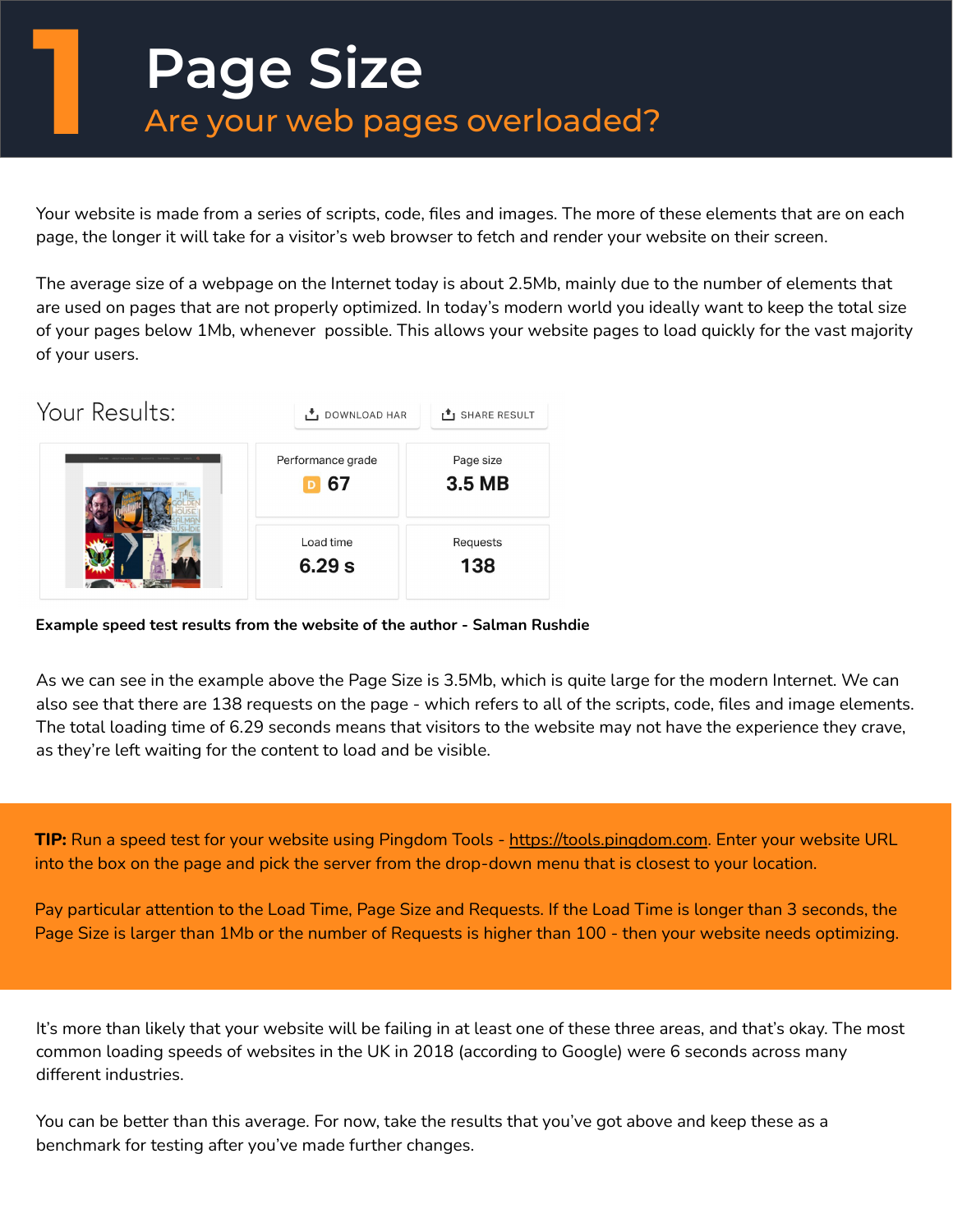**2 Image Optimization** Are your images web ready?

One of the most common issues that we see on a business website are images that have been uploaded and not re-sized or optimized for their specific purpose. If your website has any images on it, then you need to make sure that you optimize these images.

The process of image optimization is where high quality images are compressed into web ready versions, while focusing on the smallest file sizes possible.

An easy example of how large images can be uploaded to your website would be if you or a member of your team has taken photographs that you wish to add to a page or blog post. If you take a JPEG image straight from your camera and upload it directly to your website, it will likely be a very large image. Depending on the camera this could be an image size of between 10Mb - 20Mb.

While that's not a huge size for modern fiber optic or high speed Internet connections to handle, for users who are on slower rural connections or using 3G/4G on their mobile device, this one image can mean the difference between your website loading in good time or being a really frustrating experience.

**TIP:** If you or a member of your team has the technical ability, it's worth taking a few moments to resize your images before uploading them. Unless the image is going to be using the full-width of the page, you can usually safely save your image with the longest side (width or length) as 1000 pixels.

What about if you already have a lot of images on your website or if you don't have someone who has the technical skillset to modify images before they are uploaded to your website?

You're in luck, as there are companies out there who have created solutions that will help you to optimize images that are already on your website. Even better than this, their tools will also optimize each image that is added to the website on an ongoing basis.

We use and recommend ShortPixel - [https://shortpixel.com.](https://shortpixel.com/) They have a free plan that allows you to optimize up to 100 images per month, which is ideal for getting started with your website.

**TIP:** Sign up for an account with ShortPixel and install their WordPress plugin onto your website [https://wordpress.org/plugins/shortpixel-image-optimiser/.](https://wordpress.org/plugins/shortpixel-image-optimiser/) Use the plugin to optimize the images on your website and check out the results.

**Important:** Always ensure you have taken a recent backup of your website before making any changes.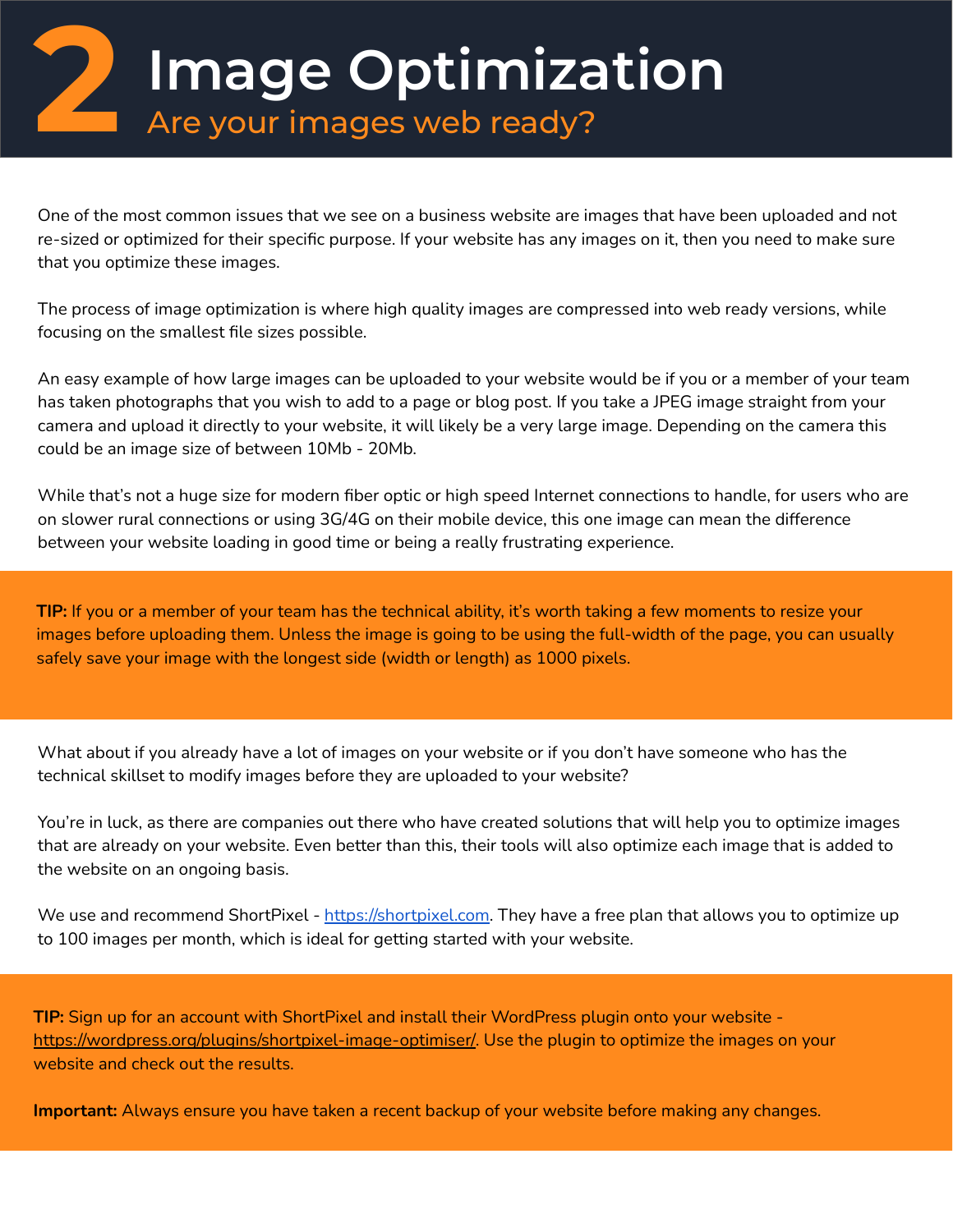

Websites have hundreds, thousands and even millions of views each month - depending on the type of content they're showing and their popularity. With each of these visits, the content will be loaded dynamically for each user, which means that they need to wait for each element of your website to be loaded by their web browser. This happens on every single page that they view.

Caching technologies allow you to reduce the number of elements that a visitor's web browser will need to load by serving a static cached version of them. This cached version of your website's elements can drastically speed up your website.

The technology behind caching can be a little complex, so let's look at this in a really simple way. If someone asks you what color grass is, you'll answer with "green". You didn't need to look this up, because it's something you've learned and remembered... it's "cached" in your brain.

This is the way that caching works with your website. It remembers what has been loaded once and then keeps serving this cached content to users who visit the pages of your website, giving them a faster and more vibrant experience.

It's smart too, so you don't need to worry about what happens if you update your content. When you do this, your cache will be cleared and your new content will be visible to your users.

When your website was created, your web designer may have set up a caching system for you, but the chances are that they didn't. This means that your website is likely running slower now than it could be.

There are a number of free and paid WordPress caching plugins that you can install and use on your website:

- WP Fastest Cache -<https://wordpress.org/plugins/wp-fastest-cache/>
- WP Super Cache <https://wordpress.org/plugins/wp-super-cache/>
- W3 Total Cache <https://wordpress.org/plugins/w3-total-cache/>
- WP Rocket <https://wp-rocket.me/>(\$49/year)

Each of these plugins offers similar functionality, with WP Rocket offering a few extra options as a premium plugin.

**TIP:** Install a caching plugin on your website and check out the speed difference when testing using Pingdom Tools - [https://tools.pingdom.com.](https://tools.pingdom.com/) You may need to run the test a couple of times to ensure that your content is properly cached.

**Important:** Always ensure you have taken a recent backup of your website before making any changes.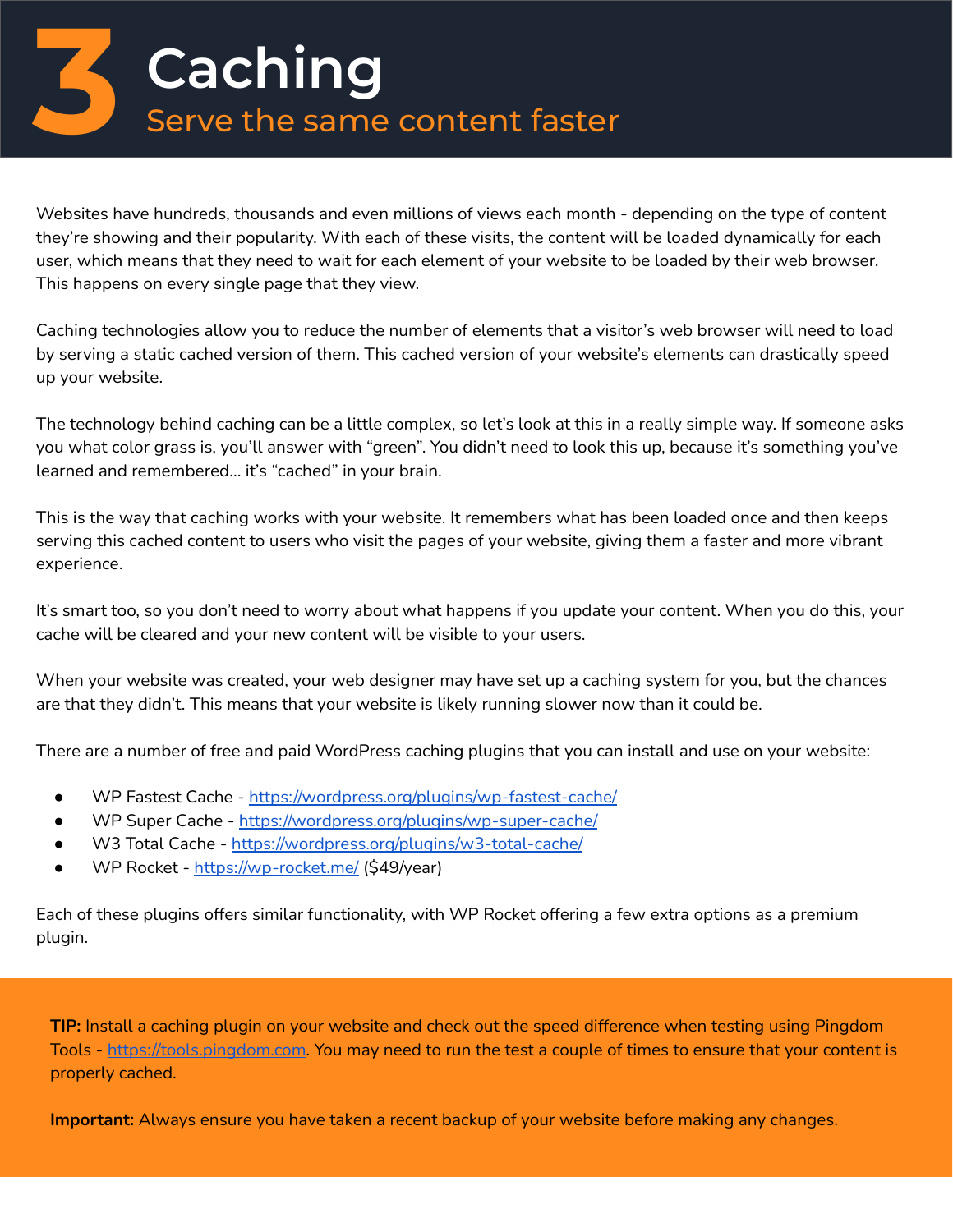## **4 Content Delivery**<br> **1 Don't forget your global audience**

Who is the main target audience for your website and where are they located? You might wonder why we're asking this, but it's important as you need to focus on the speed of your website for the people who are actually visiting and using your website.

If you're a plumber or a locksmith, you likely offer services in a local radius to your location. For these users, your most important task is to ensure that your website loads quickly locally. Whereas if you have an E-Commerce website selling products to users around the world, you will need to think about how fast your website is loading for these users.

If your website is hosted in London (UK), a user in Dallas (USA) or Singapore will have a significantly slower loading time for the website than a local user in the UK. This is due to the way that the Internet works and the distance that the data has to travel. It can often be 2-3 times slower or more.

There is a way to mitigate this problem and to ensure that your global audience still have an enjoyable time when navigating around your website. You need to use a Content Delivery Network (CDN).

A CDN works by having a series of servers around the world that take a copy of the assets used on your website and load them from a location that is much closer to your visitor. This can significantly speed up the loading time of your website and give the visitor a much better experience.

**TIP:** If you have a global audience or even an audience that spans a neighbouring country or two, you should consider the speed of your website in these countries. You can perform speed tests across multiple locations using Pingdom Tools - [https://tools.pingdom.com](https://tools.pingdom.com/) or GT Metrix -<https://gtmetrix.com/>(make a free account here to test across multiple locations).

If you find that your website is a lot slower in overseas countries, then you should consider utilizing the benefits of a Content Delivery Network.

One free option for this would be Cloudflare - [https://www.cloudflare.com.](https://www.cloudflare.com/) They offer a free plan that includes access to their Global Content Delivery Network. An additional benefit with the Cloudflare service is that they include some additional protection features that protect your website from denial of service attacks, which is the process of flooding your website with traffic to take it offline.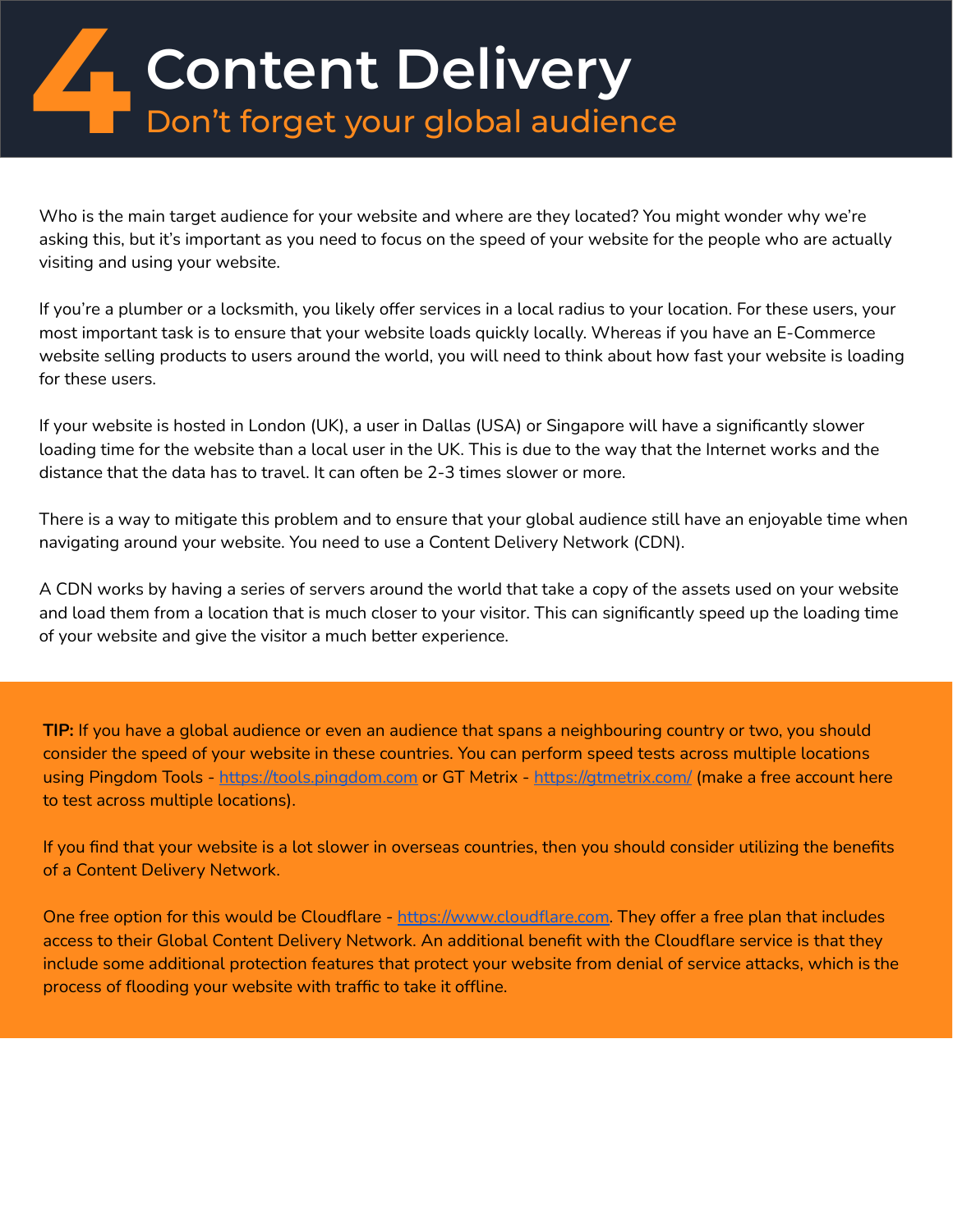# **Hosting**<br>How reliable is your host?

Website hosting is one of the areas where you will typically get exactly what you pay for in terms of speed, performance and reliability.

A typical hosting account from a provider that offers hosting services in the \$0 - \$15 per month category is going to be something called "shared hosting". This means that your website will share a server with thousands of other websites.

All of the websites on a shared hosting server are competing for resources when visitors try to load web pages. This can mean that your loading time and the experience for your visitors can vary wildly.

It's not uncommon for a website on the same shared hosting server to suffer an issue or send out spam emails, which can affect your website as your server's IP address is blocked by email providers. This leaves your emails not getting delivered to your customers.

If you want a fast website that performs well and gives a great experience for your visitors, it's important to try and avoid the typical shared hosting platforms. You should focus on hosting your website with a company that takes good performance as one of their main priorities.

We recommend three WordPress hosting companies that offer great performance and also excellent support. These companies are Kinsta [\(https://kinsta.com](https://kinsta.com/)), Flywheel [\(https://getflywheel.com\)](https://getflywheel.com/) and WPEngine ([https://wpengine.com](https://wpengine.com/)).

**TIP:** Think about your current hosting company and the performance that their hosting service is currently offering your website. Does your website still running slow on their servers, even after you've taken our recommended advice? Have there been any unexplained periods of time in the last year where your website has been offline?

Check out the three hosting companies above and see if they'd be a good fit for your website. You're looking at \$25/month as the starting point for a hosting company that offers better performance and cares about speed.

As a final note, it's also a good idea to separate your website hosting and email hosting on to different platforms. While this might not sound like a smart idea in principle, it's actually a very wise one.

If you have your website and emails with the same hosting company, you lose access to everything if they have any issues with their services. Keeping your website and emails separate means you still have access to one, if the other has an issue. Very useful!